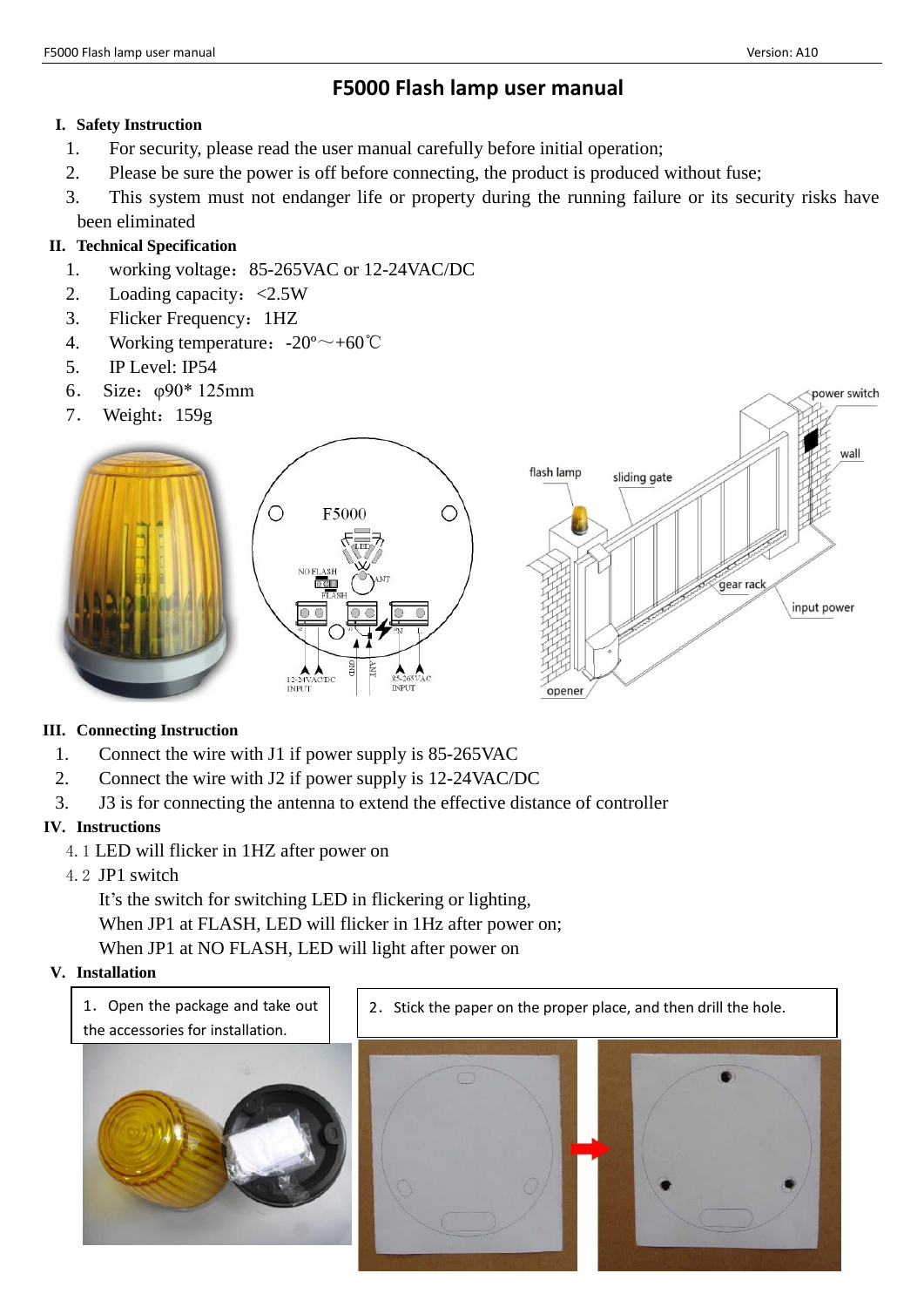

5.Take out the lamp ring as the direction showed.



8.Put board into black base, and fix them with screw of Φ4\*25.



11. Put on the decorative ring and finish the installation.



6.Take off the yellow cover as the direction showed.









7.Connect the power supply and antenna.



10. Fix the holder and cover with screw  $\Phi$ 2.3\*8

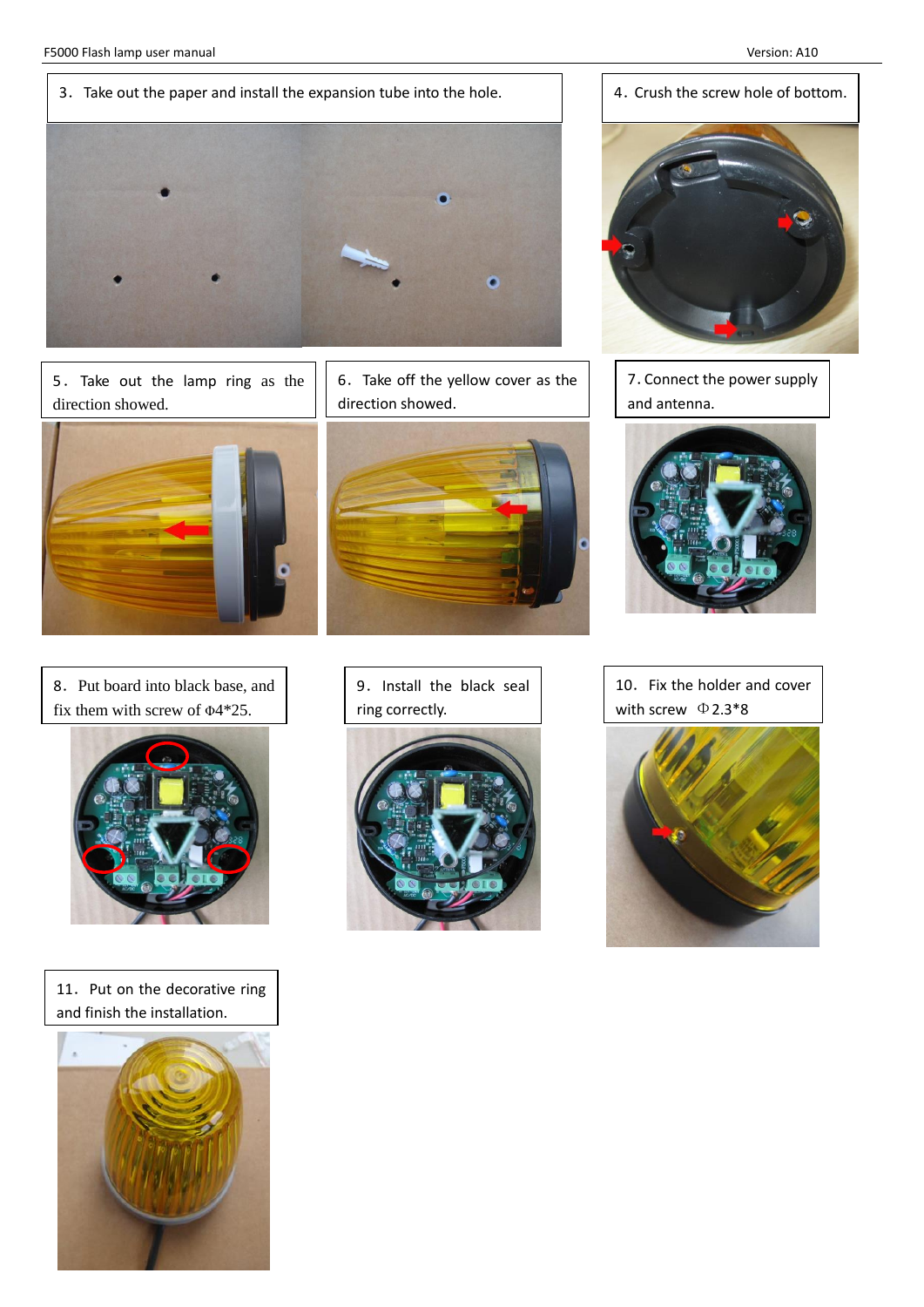